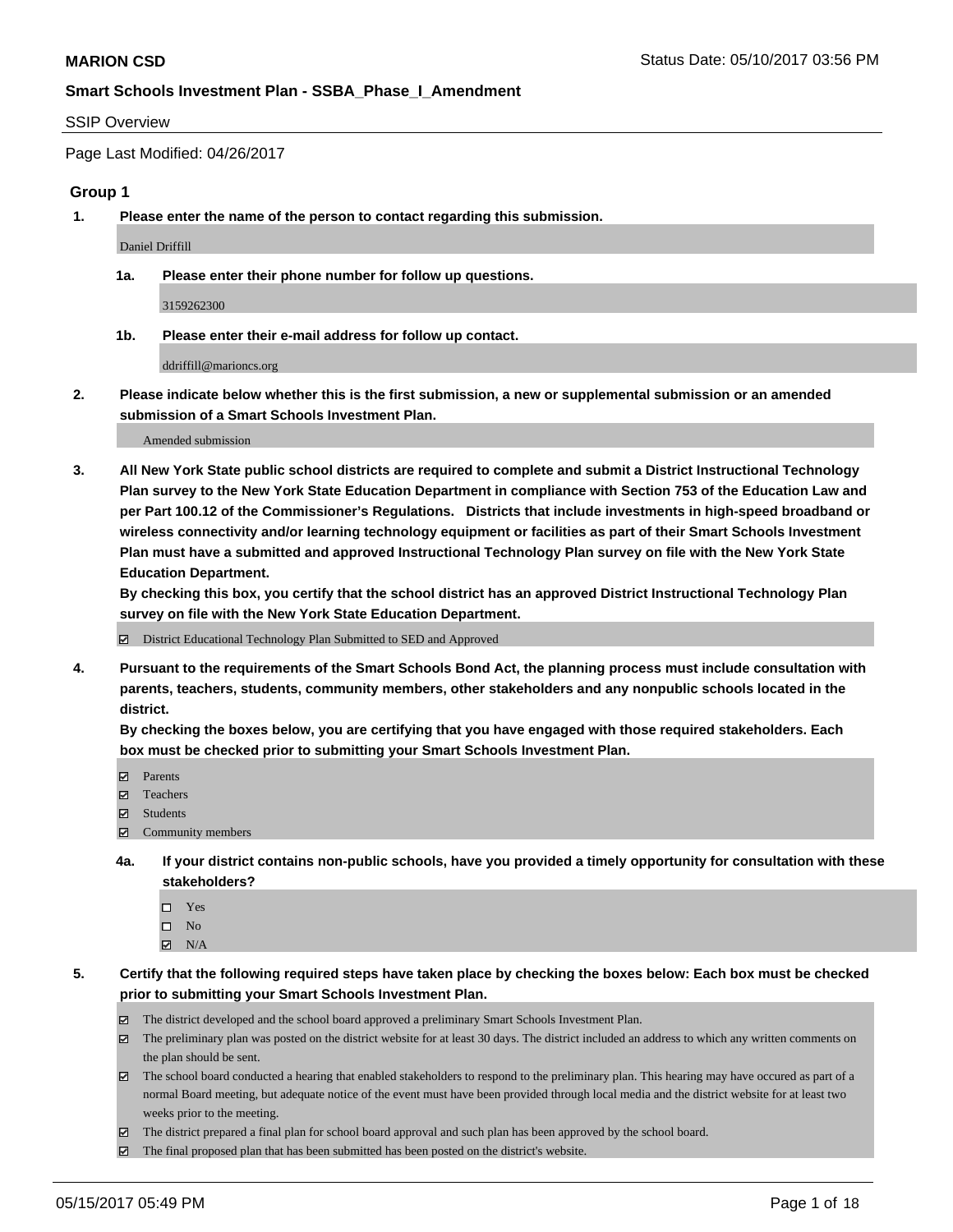SSIP Overview

Page Last Modified: 04/26/2017

**5a. Please upload the proposed Smart Schools Investment Plan (SSIP) that was posted on the district's website, along with any supporting materials. Note that this should be different than your recently submitted Educational Technology Survey. The Final SSIP, as approved by the School Board, should also be posted on the website and remain there during the course of the projects contained therein.**

Marion\_SSBAIP\_Summary.pdf SSBA Preliminary.pdf

**5b. Enter the webpage address where the final Smart Schools Investment Plan is posted. The Plan should remain posted for the life of the included projects.**

http://www.marioncs.org/departments.cfm?subpage=2050352

**6. Please enter an estimate of the total number of students and staff that will benefit from this Smart Schools Investment Plan based on the cumulative projects submitted to date.**

950

**7. An LEA/School District may partner with one or more other LEA/School Districts to form a consortium to pool Smart Schools Bond Act funds for a project that meets all other Smart School Bond Act requirements. Each school district participating in the consortium will need to file an approved Smart Schools Investment Plan for the project and submit a signed Memorandum of Understanding that sets forth the details of the consortium including the roles of each respective district.**

 $\Box$  The district plans to participate in a consortium to partner with other school district(s) to implement a Smart Schools project.

**8. Please enter the name and 6-digit SED Code for each LEA/School District participating in the Consortium.**

| <b>Partner LEA/District</b> | <b>ISED BEDS Code</b> |
|-----------------------------|-----------------------|
| (No Response)               | (No Response)         |

**9. Please upload a signed Memorandum of Understanding with all of the participating Consortium partners.**

(No Response)

**10. Your district's Smart Schools Bond Act Allocation is:**

\$1,038,923

**11. Enter the budget sub-allocations by category that you are submitting for approval at this time. If you are not budgeting SSBA funds for a category, please enter 0 (zero.) If the value entered is \$0, you will not be required to complete that survey question.**

|                                       | Sub-           |
|---------------------------------------|----------------|
|                                       | Allocations    |
| School Connectivity                   | $-131,597$     |
| Connectivity Projects for Communities | l O            |
| <b>Classroom Technology</b>           | $-99$          |
| Pre-Kindergarten Classrooms           | l O            |
| Replace Transportable Classrooms      | $\Omega$       |
| High-Tech Security Features           | $\overline{0}$ |
| Totals:                               | $-131,696$     |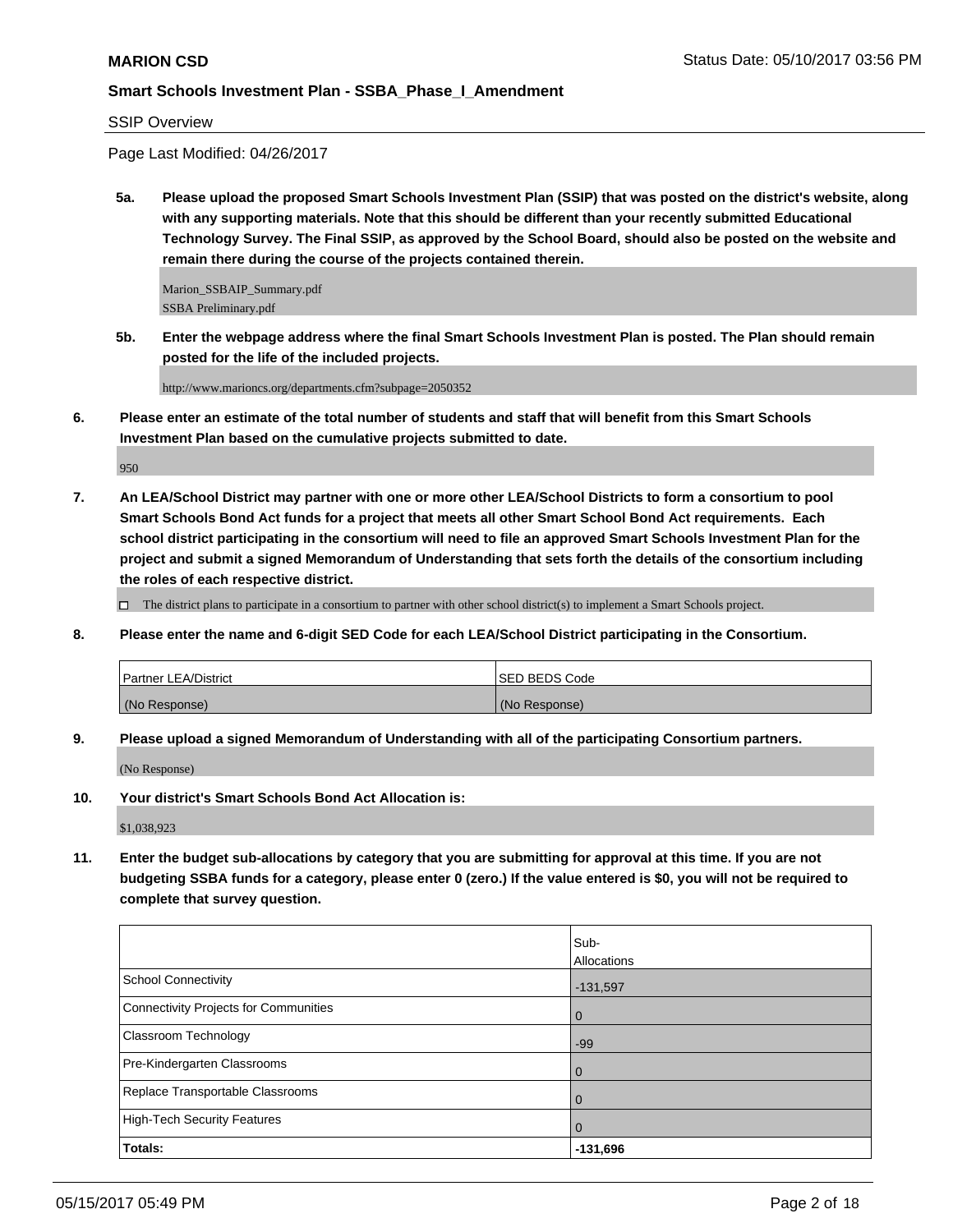#### School Connectivity

Page Last Modified: 04/26/2017

### **Group 1**

- **1. In order for students and faculty to receive the maximum benefit from the technology made available under the Smart Schools Bond Act, their school buildings must possess sufficient connectivity infrastructure to ensure that devices can be used during the school day. Smart Schools Investment Plans must demonstrate that:**
	- **sufficient infrastructure that meets the Federal Communications Commission's 100 Mbps per 1,000 students standard currently exists in the buildings where new devices will be deployed, or**
	- **is a planned use of a portion of Smart Schools Bond Act funds, or**
	- **is under development through another funding source.**

**Smart Schools Bond Act funds used for technology infrastructure or classroom technology investments must increase the number of school buildings that meet or exceed the minimum speed standard of 100 Mbps per 1,000 students and staff within 12 months. This standard may be met on either a contracted 24/7 firm service or a "burstable" capability. If the standard is met under the burstable criteria, it must be:**

**1. Specifically codified in a service contract with a provider, and**

**2. Guaranteed to be available to all students and devices as needed, particularly during periods of high demand, such as computer-based testing (CBT) periods.**

**Please describe how your district already meets or is planning to meet this standard within 12 months of plan submission.**

(No Response)

- **1a. If a district believes that it will be impossible to meet this standard within 12 months, it may apply for a waiver of this requirement, as described on the Smart Schools website. The waiver must be filed and approved by SED prior to submitting this survey.**
	- By checking this box, you are certifying that the school district has an approved waiver of this requirement on file with the New York State Education Department.

#### **2. Connectivity Speed Calculator (Required)**

|                  | Number of<br>Students | Multiply by<br>100 Kbps | Divide by 1000 Current Speed<br>to Convert to<br>Reauired<br>Speed in Mb | in Mb            | Expected<br>Speed to be<br>Attained Within   Required<br>12 Months | <b>Expected Date</b><br>When<br>Speed Will be<br>Met |
|------------------|-----------------------|-------------------------|--------------------------------------------------------------------------|------------------|--------------------------------------------------------------------|------------------------------------------------------|
| Calculated Speed | (No<br>Response)      | (No Response)           | (No<br>Response)                                                         | (No<br>Response) | (No<br>Response)                                                   | (No<br>Response)                                     |

### **3. Describe how you intend to use Smart Schools Bond Act funds for high-speed broadband and/or wireless connectivity projects in school buildings.**

The network configuration and installation was not done through the Smart Schools money available as previously budgeted. We decided to do this work through our BOCES because of the aid generated for our district is very favorable and the fact that they are the folks who support our network and it was good for them to do the setup work. For this amendment, we are planning to add new cabling and drops to better support our infrastructure. The BOCES will not do this work, so the anticipated cost differential has been factored into this amendment.

We also saved significantly on hardware costs (access points, switchers, servers, and controller). Some of this was on unit cost alone and some was due to ordering less than forecasted for an immediacy of need issue. The work done in Phase I allowed for the access we needed, but we'll be further bolstering our network in phase II. This is reflected by the cutting of some costs (savings) and the projected expenses we'll incur in phase II as we continue to bolster our network.

Further, there were expenses related to the network redesign that were not individually included, peripheral expenses, like short cables, power adapters, mounting brackets, and transceivers that were accounted for in total cost, but not listed individually. We've included the line items for those required network components.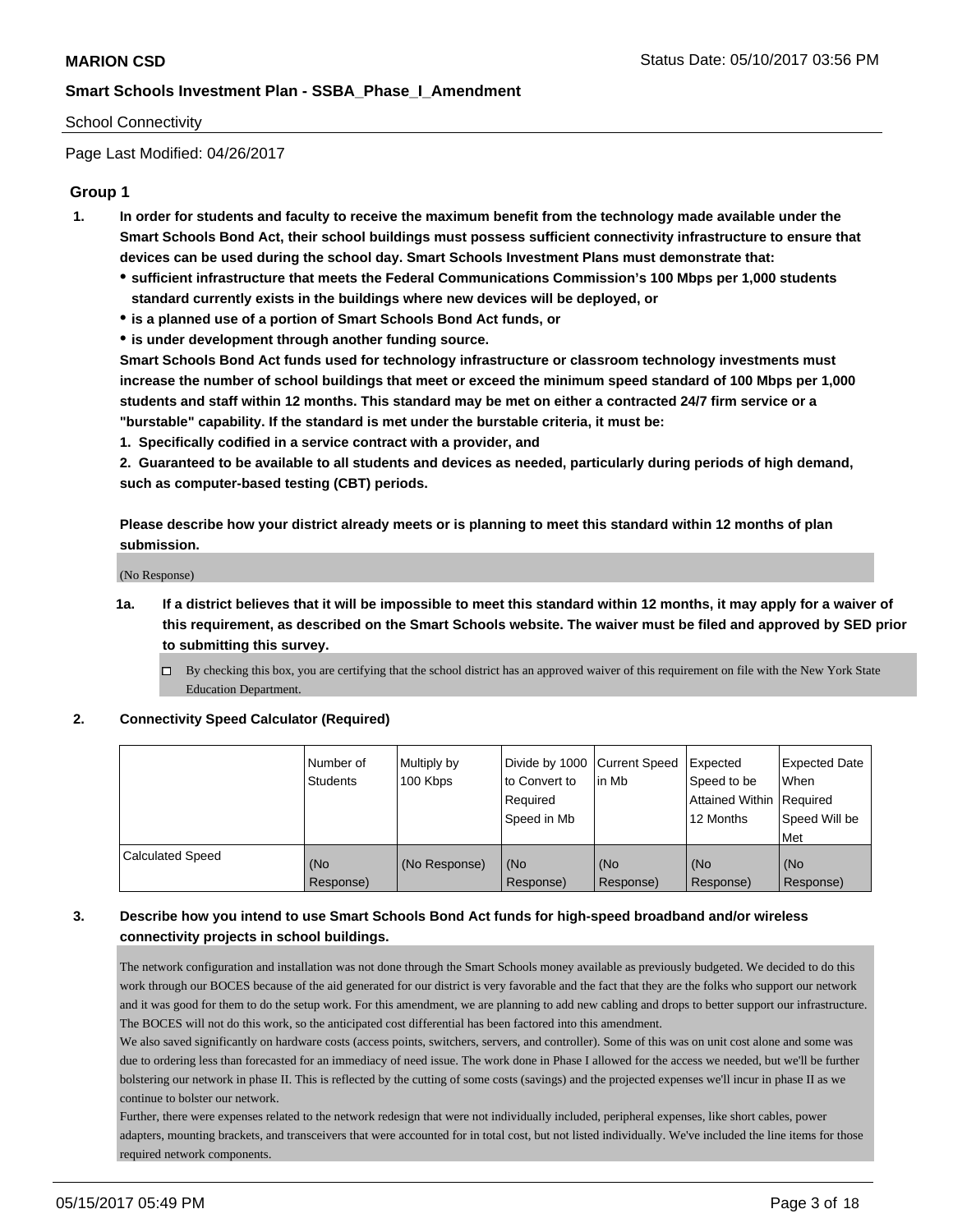School Connectivity

Page Last Modified: 04/26/2017

**4. Describe the linkage between the district's District Instructional Technology Plan and the proposed projects. (There should be a link between your response to this question and your response to Question 1 in Part E. Curriculum and Instruction "What are the district's plans to use digital connectivity and technology to improve teaching and learning?)**

(No Response)

**5. If the district wishes to have students and staff access the Internet from wireless devices within the school building, or in close proximity to it, it must first ensure that it has a robust Wi-Fi network in place that has sufficient bandwidth to meet user demand.**

**Please describe how you have quantified this demand and how you plan to meet this demand.**

(No Response)

**6. As indicated on Page 5 of the guidance, the Office of Facilities Planning will have to conduct a preliminary review of all capital projects, including connectivity projects.**

**Please indicate on a separate row each project number given to you by the Office of Facilities Planning.**

| <b>Project Number</b> |  |
|-----------------------|--|
| 65-07-01-04-7-999-SB1 |  |

**7. Certain high-tech security and connectivity infrastructure projects may be eligible for an expedited review process as determined by the Office of Facilities Planning.**

**Was your project deemed eligible for streamlined review?**

Yes

**7a. Districts that choose the Streamlined Review Process will be required to certify that they have reviewed all installations with their licensed architect or engineer of record and provide that person's name and license number. The licensed professional must review the products and proposed method of installation prior to implementation and review the work during and after completion in order to affirm that the work was codecompliant, if requested.**

 $\boxtimes$  I certify that I have reviewed all installations with a licensed architect or engineer of record.

**8. Include the name and license number of the architect or engineer of record.**

| Name                   | License Number |
|------------------------|----------------|
| <b>Gian-Paul Piane</b> | 25315          |

**9. If you are submitting an allocation for School Connectivity complete this table. Note that the calculated Total at the bottom of the table must equal the Total allocation for this category that you entered in the SSIP Overview overall budget.**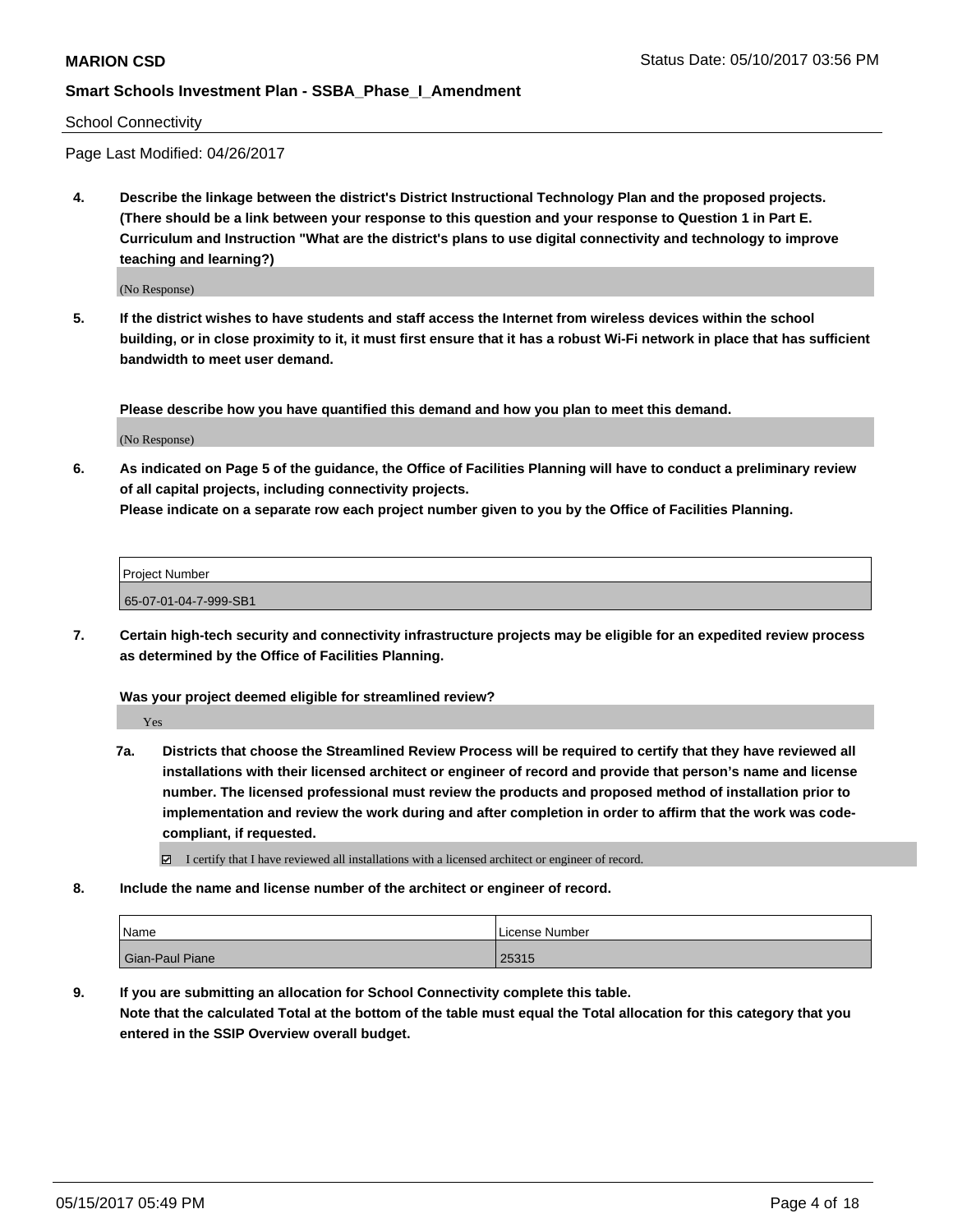School Connectivity

Page Last Modified: 04/26/2017

|                                            | Sub-          |
|--------------------------------------------|---------------|
|                                            | Allocation    |
| Network/Access Costs                       | $-205,541$    |
| <b>Outside Plant Costs</b>                 | (No Response) |
| School Internal Connections and Components | 218,944       |
| <b>Professional Services</b>               | $-145,000$    |
| Testing                                    | (No Response) |
| <b>Other Upfront Costs</b>                 | (No Response) |
| <b>Other Costs</b>                         | (No Response) |
| Totals:                                    | $-131,597$    |

**10. Please detail the type, quantity, per unit cost and total cost of the eligible items under each sub-category. This is especially important for any expenditures listed under the "Other" category. All expenditures must be eligible for tax-exempt financing to be reimbursed through the SSBA. Sufficient detail must be provided so that we can verify this is the case. If you have any questions, please contact us directly through smartschools@nysed.gov. NOTE: Wireless Access Points should be included in this category, not under Classroom Educational Technology, except those that will be loaned/purchased for nonpublic schools.**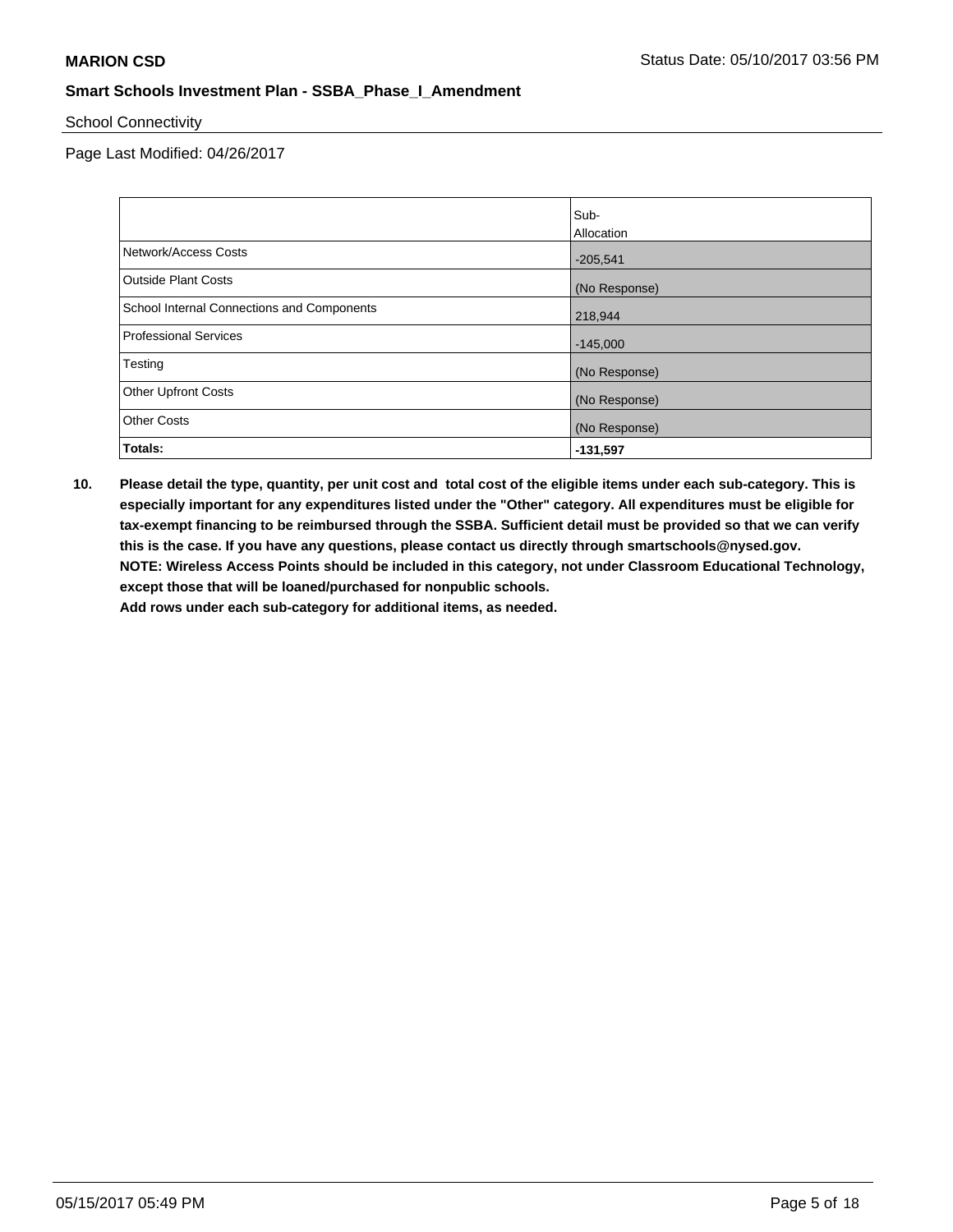# School Connectivity

Page Last Modified: 04/26/2017

| Select the allowable expenditure<br>type.<br>Repeat to add another item under<br>each type. | Item to be purchased         | Quantity       | Cost per Item  | <b>Total Cost</b> |
|---------------------------------------------------------------------------------------------|------------------------------|----------------|----------------|-------------------|
| <b>Connections/Components</b>                                                               | Installation/configuration   | $\mathbf{1}$   | 64,293         | 64,293            |
| <b>Network/Access Costs</b>                                                                 | Controller                   | $\mathbf{1}$   | $-6,141$       | $-6,141$          |
| <b>Network/Access Costs</b>                                                                 | <b>Access points</b>         | $-32$          | 1,000          | $-32,000$         |
| <b>Network/Access Costs</b>                                                                 | <b>Access points</b>         | 43             | $-443$         | $-19,040$         |
| <b>Network/Access Costs</b>                                                                 | Access points                | 100            | 1,000          | 100,000           |
| <b>Network/Access Costs</b>                                                                 | <b>Switches</b>              | $-1$           | 12,000         | $-12,000$         |
| <b>Network/Access Costs</b>                                                                 | <b>Switches</b>              | 29             | $-9,131$       | $-264,799$        |
| <b>Network/Access Costs</b>                                                                 | Switch                       | $\mathbf{1}$   | 10,000         | 10,000            |
| <b>Network/Access Costs</b>                                                                 | Controller (wireless backup) | $\mathbf 1$    | 15,000         | 15,000            |
| <b>Connections/Components</b>                                                               | Power kit                    | $\overline{4}$ | 225            | 902               |
| <b>Connections/Components</b>                                                               | <b>Rail kit</b>              | $\overline{2}$ | 73             | 146               |
| <b>Network/Access Costs</b>                                                                 | FIO enabler                  | $\overline{2}$ | 1              | $\overline{2}$    |
| <b>Connections/Components</b>                                                               | Power cord                   | 4              | $\overline{7}$ | 29                |
| <b>Network/Access Costs</b>                                                                 | <b>SATA kit</b>              | 2              | 94             | 188               |
| <b>Network/Access Costs</b>                                                                 | <b>SATA</b>                  | $\overline{4}$ | 196            | 785               |
| <b>Connections/Components</b>                                                               | Media bay kit                | $\overline{2}$ | 94             | 188               |
| <b>Network/Access Costs</b>                                                                 | Controller connection        | 1              | 127            | 127               |
| <b>Connections/Components</b>                                                               | <b>Mounting brackets</b>     | 53             | 15             | 795               |
| <b>Connections/Components</b>                                                               | Cables                       | 2.250          | $\overline{2}$ | 3,825             |
| <b>Connections/Components</b>                                                               | Switch cable                 | 1              | 186            | 186               |
| <b>Connections/Components</b>                                                               | Fan tray                     | 6              | 93             | 558               |
| <b>Network/Access Costs</b>                                                                 | Power supply                 | 6              | 389            | 2,337             |
| <b>Connections/Components</b>                                                               | Wireless attachments         | 14             | 139            | 1,958             |
| <b>Connections/Components</b>                                                               | Ethernet adapter             | $\overline{2}$ | 532            | 1,064             |
| <b>Professional Services</b>                                                                | Installation/Configuration   | -1             | 145,000        | $-145,000$        |
| <b>Connections/Components</b>                                                               | Installation/Configuration   | $\mathbf{1}$   | 145,000        | 145,000           |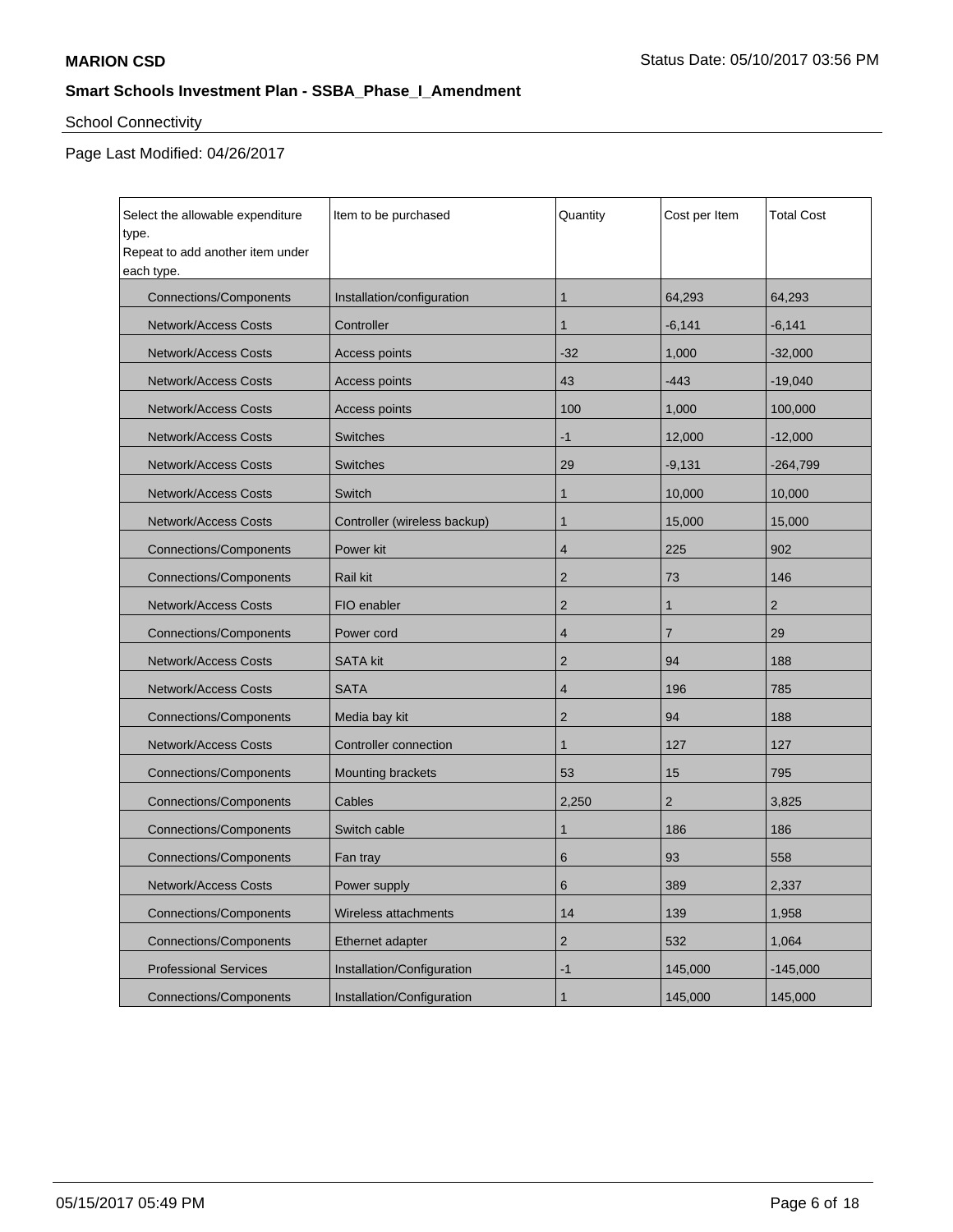Community Connectivity (Broadband and Wireless)

#### **Group 1**

**1. Describe how you intend to use Smart Schools Bond Act funds for high-speed broadband and/or wireless connectivity projects in the community.**

(No Response)

**2. Please describe how the proposed project(s) will promote student achievement and increase student and/or staff access to the Internet in a manner that enhances student learning and/or instruction outside of the school day and/or school building.**

(No Response)

**3. Community connectivity projects must comply with all the necessary local building codes and regulations (building and related permits are not required prior to plan submission).**

 $\Box$  I certify that we will comply with all the necessary local building codes and regulations.

**4. Please describe the physical location of the proposed investment.**

(No Response)

**5. Please provide the initial list of partners participating in the Community Connectivity Broadband Project, along with their Federal Tax Identification (Employer Identification) number.**

| <b>Project Partners</b> | Federal ID#   |
|-------------------------|---------------|
| (No Response)           | (No Response) |

**6. If you are submitting an allocation for Community Connectivity, complete this table. Note that the calculated Total at the bottom of the table must equal the Total allocation for this category that you entered in the SSIP Overview overall budget.**

|                                    | Sub-Allocation |
|------------------------------------|----------------|
| Network/Access Costs               | (No Response)  |
| Outside Plant Costs                | (No Response)  |
| <b>Tower Costs</b>                 | (No Response)  |
| <b>Customer Premises Equipment</b> | (No Response)  |
| Professional Services              | (No Response)  |
| Testing                            | (No Response)  |
| <b>Other Upfront Costs</b>         | (No Response)  |
| <b>Other Costs</b>                 | (No Response)  |
| Totals:                            | 0              |

**7. Please detail the type, quantity, per unit cost and total cost of the eligible items under each sub-category. This is especially important for any expenditures listed under the "Other" category. All expenditures must be capital-bond eligible to be reimbursed through the SSBA. If you have any questions, please contact us directly through smartschools@nysed.gov.**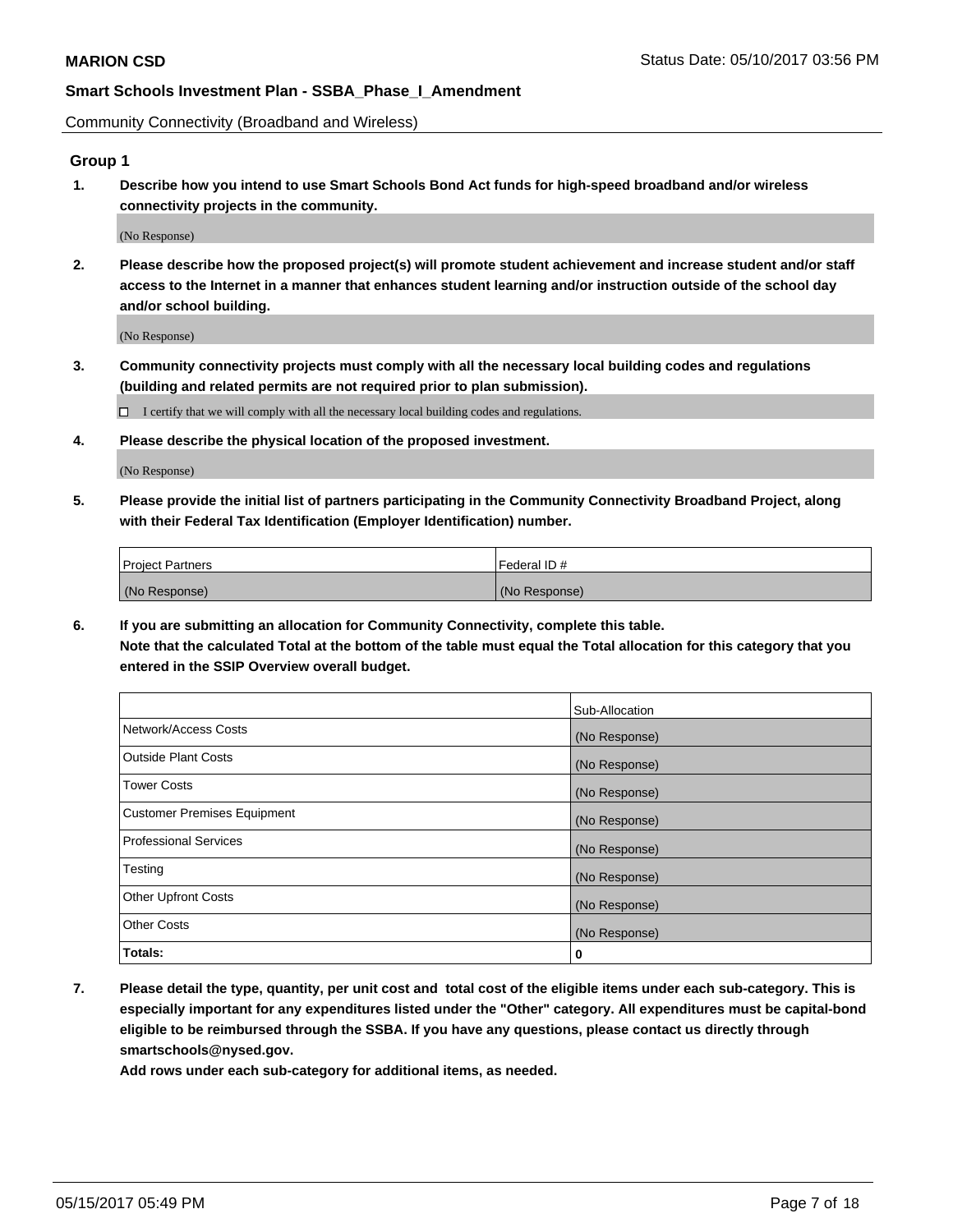Community Connectivity (Broadband and Wireless)

| Select the allowable expenditure | Item to be purchased | Quantity      | Cost per Item | <b>Total Cost</b> |
|----------------------------------|----------------------|---------------|---------------|-------------------|
| type.                            |                      |               |               |                   |
| Repeat to add another item under |                      |               |               |                   |
| each type.                       |                      |               |               |                   |
| (No Response)                    | (No Response)        | (No Response) | (No Response) | (No Response)     |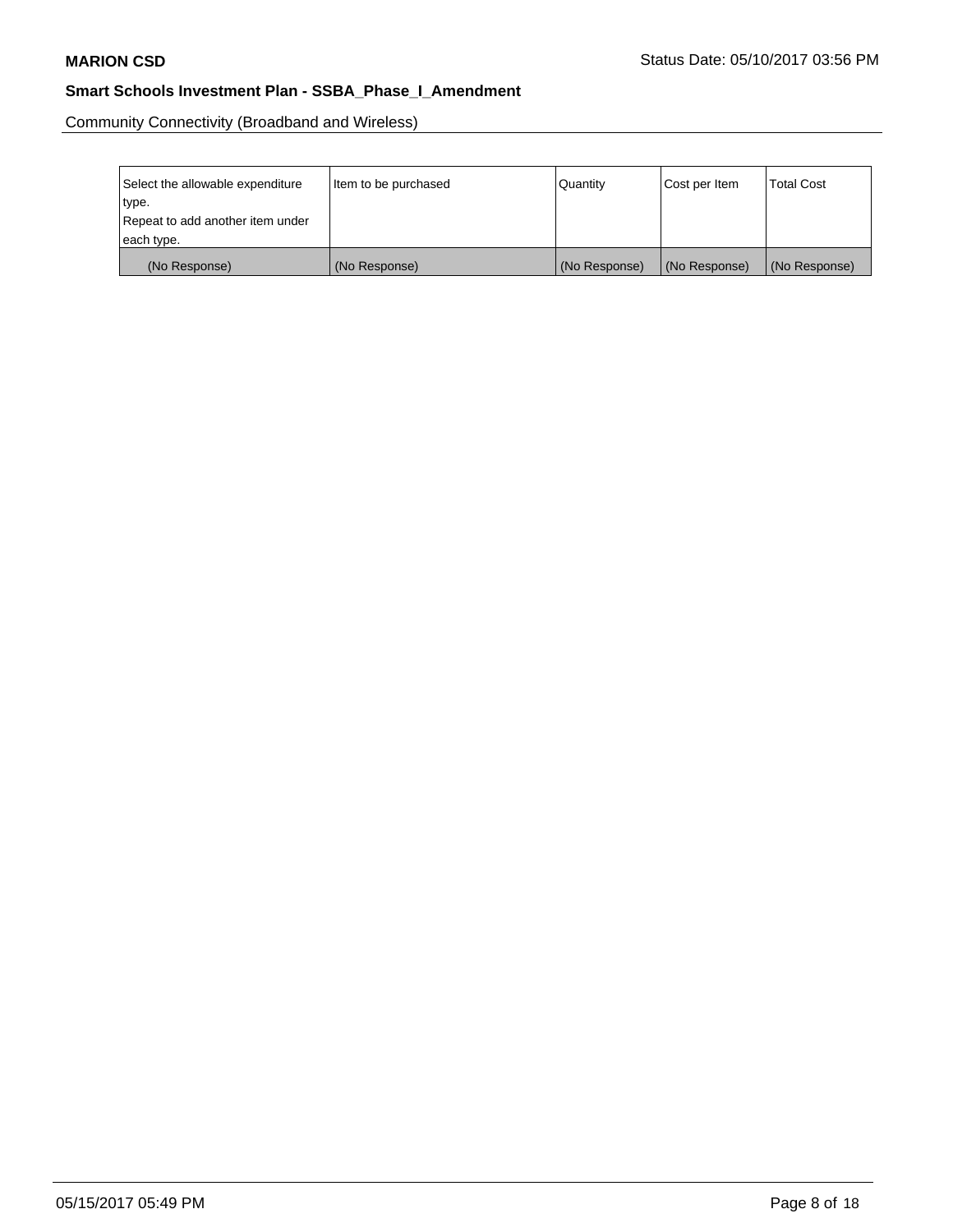#### Classroom Learning Technology

Page Last Modified: 04/18/2017

### **Questions**

**1. In order for students and faculty to receive the maximum benefit from the technology made available under the Smart Schools Bond Act, their school buildings must possess sufficient connectivity infrastructure to ensure that devices can be used during the school day. Smart Schools Investment Plans must demonstrate that sufficient infrastructure that meets the Federal Communications Commission's 100 Mbps per 1,000 students standard currently exists in the buildings where new devices will be deployed, or is a planned use of a portion of Smart Schools Bond Act funds, or is under development through another funding source.**

**Smart Schools Bond Act funds used for technology infrastructure or classroom technology investments must increase the number of school buildings that meet or exceed the minimum speed standard of 100 Mbps per 1,000 students and staff within 12 months. This standard may be met on either a contracted 24/7 firm service or a "burstable" capability. If the standard is met under the burstable criteria, it must be:**

- **1. Specifically codified in a service contract with a provider, and**
- **2. Guaranteed to be available to all students and devices as needed, particularly during periods of high demand, such as computer-based testing (CBT) periods.**

**Please describe how your district already meets or is planning to meet this standard within 12 months of plan submission.**

(No Response)

- **1a. If a district believes that it will be impossible to meet this standard within 12 months, it may apply for a waiver of this requirement, as described on the Smart Schools website. The waiver must be filed and approved by SED prior to submitting this survey.**
	- $\Box$  By checking this box, you are certifying that the school district has an approved waiver of this requirement on file with the New York State Education Department.

#### **2. Connectivity Speed Calculator (Required)**

|                         | l Number of<br>Students | Multiply by<br>100 Kbps | Divide by 1000   Current Speed<br>to Convert to<br>Required<br>Speed in Mb | lin Mb           | Expected<br>Speed to be<br>Attained Within Required<br>12 Months | <b>Expected Date</b><br>When<br>Speed Will be<br>Met |
|-------------------------|-------------------------|-------------------------|----------------------------------------------------------------------------|------------------|------------------------------------------------------------------|------------------------------------------------------|
| <b>Calculated Speed</b> | (No<br>Response)        | (No Response)           | (No<br>Response)                                                           | (No<br>Response) | (No<br>Response)                                                 | (No<br>Response)                                     |

**3. If the district wishes to have students and staff access the Internet from wireless devices within the school building, or in close proximity to it, it must first ensure that it has a robust Wi-Fi network in place that has sufficient bandwidth to meet user demand.**

**Please describe how you have quantified this demand and how you plan to meet this demand.**

(No Response)

**4. All New York State public school districts are required to complete and submit an Instructional Technology Plan survey to the New York State Education Department in compliance with Section 753 of the Education Law and per Part 100.12 of the Commissioner's Regulations.**

**Districts that include educational technology purchases as part of their Smart Schools Investment Plan must have a submitted and approved Instructional Technology Plan survey on file with the New York State Education Department.**

 $\Box$  By checking this box, you are certifying that the school district has an approved Instructional Technology Plan survey on file with the New York State Education Department.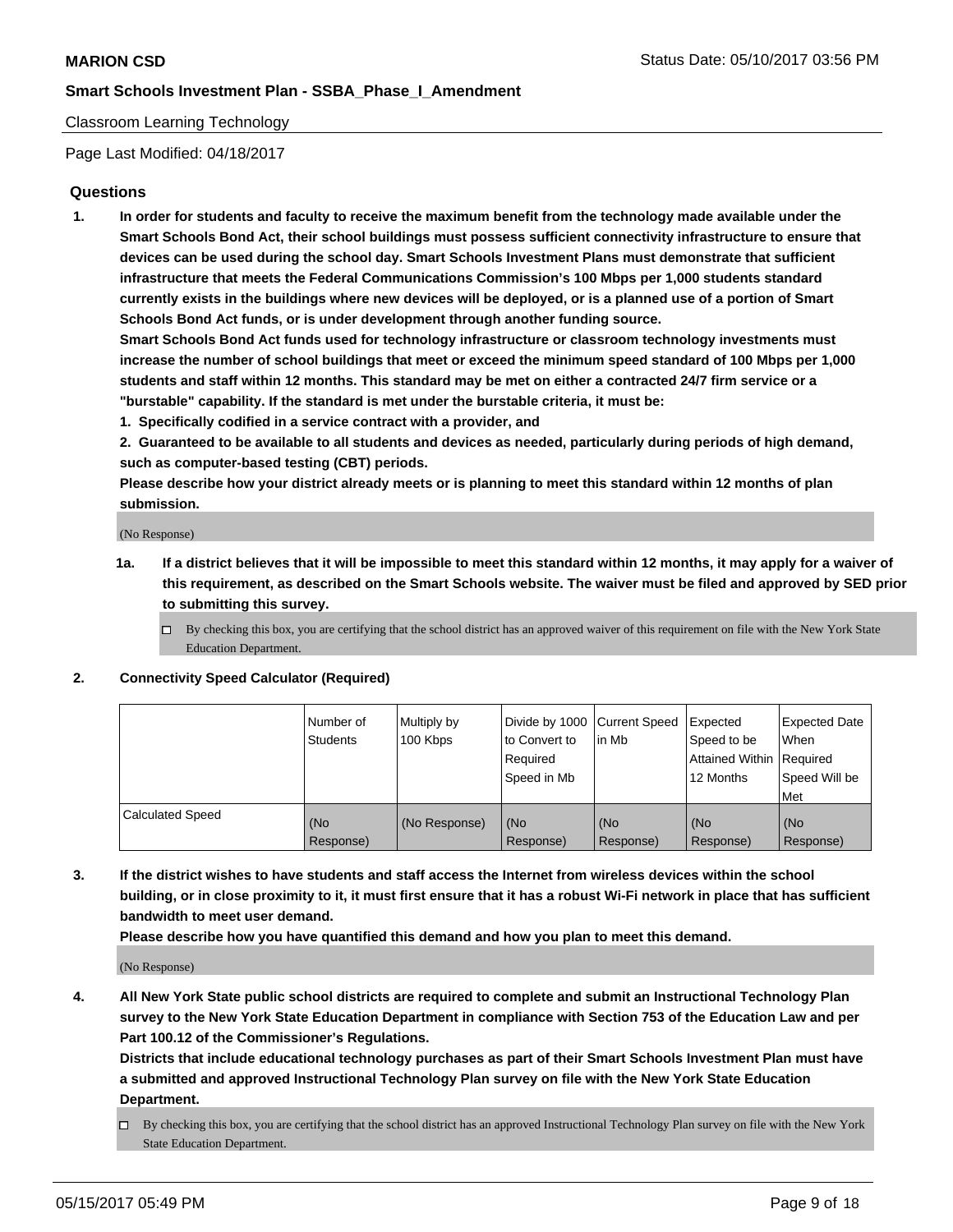#### Classroom Learning Technology

Page Last Modified: 04/18/2017

**5. Describe the devices you intend to purchase and their compatibility with existing or planned platforms or systems. Specifically address the adequacy of each facility's electrical, HVAC and other infrastructure necessary to install and support the operation of the planned technology.**

This cost was just barely off (0.06%), as the final invoice came in slightly lower than what was budgeted.

- **6. Describe how the proposed technology purchases will:**
	- **> enhance differentiated instruction;**
	- **> expand student learning inside and outside the classroom;**
	- **> benefit students with disabilities and English language learners; and**
	- **> contribute to the reduction of other learning gaps that have been identified within the district.**

**The expectation is that districts will place a priority on addressing the needs of students who struggle to succeed in a rigorous curriculum. Responses in this section should specifically address this concern and align with the district's Instructional Technology Plan (in particular Question 2 of E. Curriculum and Instruction: "Does the district's instructional technology plan address the needs of students with disabilities to ensure equitable access to instruction, materials and assessments?" and Question 3 of the same section: "Does the district's instructional technology plan address the provision of assistive technology specifically for students with disabilities to ensure access to and participation in the general curriculum?"**

(No Response)

**7. Where appropriate, describe how the proposed technology purchases will enhance ongoing communication with parents and other stakeholders and help the district facilitate technology-based regional partnerships, including distance learning and other efforts.**

(No Response)

**8. Describe the district's plan to provide professional development to ensure that administrators, teachers and staff can employ the technology purchased to enhance instruction successfully.**

**Note: This response should be aligned and expanded upon in accordance with your district's response to Question 1 of F. Professional Development of your Instructional Technology Plan: "Please provide a summary of professional development offered to teachers and staff, for the time period covered by this plan, to support technology to enhance teaching and learning. Please include topics, audience and method of delivery within your summary."**

(No Response)

- **9. Districts must contact the SUNY/CUNY teacher preparation program that supplies the largest number of the district's new teachers to request advice on innovative uses and best practices at the intersection of pedagogy and educational technology.**
	- By checking this box, you certify that you have contacted the SUNY/CUNY teacher preparation program that supplies the largest number of your new teachers to request advice on these issues.
	- **9a. Please enter the name of the SUNY or CUNY Institution that you contacted.**

SUNY Brockport

**9b. Enter the primary Institution phone number.**

585-395-2211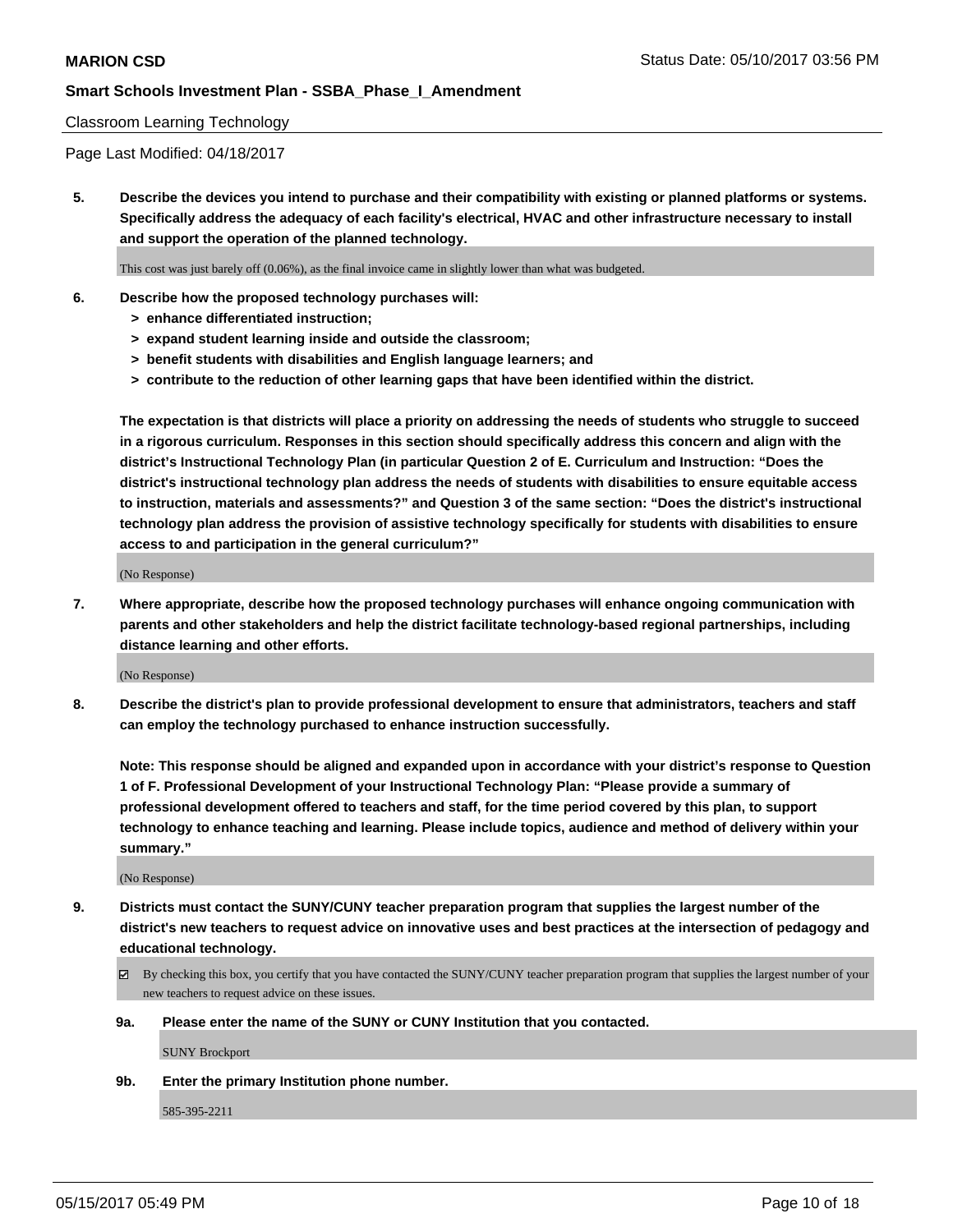Classroom Learning Technology

Page Last Modified: 04/18/2017

**9c. Enter the name of the contact person with whom you consulted and/or will be collaborating with on innovative uses of technology and best practices.**

Thomas Hernandez

**10. A district whose Smart Schools Investment Plan proposes the purchase of technology devices and other hardware must account for nonpublic schools in the district.**

**Are there nonpublic schools within your school district?**

Yes

 $\square$  No

**11. Nonpublic Classroom Technology Loan Calculator**

**The Smart Schools Bond Act provides that any Classroom Learning Technology purchases made using Smart Schools funds shall be lent, upon request, to nonpublic schools in the district. However, no school district shall be required to loan technology in amounts greater than the total obtained and spent on technology pursuant to the Smart Schools Bond Act and the value of such loan may not exceed the total of \$250 multiplied by the nonpublic school enrollment in the base year at the time of enactment.**

**See:**

**http://www.p12.nysed.gov/mgtserv/smart\_schools/docs/Smart\_Schools\_Bond\_Act\_Guidance\_04.27.15\_Final.pdf.**

|                                       | 1. Classroom   | l 2. Public   | 3. Nonpublic | l 4. Sum of | 15. Total Per                                                                                 | 6. Total       |
|---------------------------------------|----------------|---------------|--------------|-------------|-----------------------------------------------------------------------------------------------|----------------|
|                                       | Technology     | Enrollment    | Enrollment   | Public and  | Pupil Sub-                                                                                    | Nonpublic Loan |
|                                       | Sub-allocation | $(2014 - 15)$ | $(2014-15)$  | l Nonpublic | allocation                                                                                    | Amount         |
|                                       |                |               |              | Enrollment  |                                                                                               |                |
| Calculated Nonpublic Loan<br>  Amount |                |               |              |             | (No Response)   (No Response)   (No Response)   (No Response)   (No Response)   (No Response) |                |

**12. To ensure the sustainability of technology purchases made with Smart Schools funds, districts must demonstrate a long-term plan to maintain and replace technology purchases supported by Smart Schools Bond Act funds. This sustainability plan shall demonstrate a district's capacity to support recurring costs of use that are ineligible for Smart Schools Bond Act funding such as device maintenance, technical support, Internet and wireless fees, maintenance of hotspots, staff professional development, building maintenance and the replacement of incidental items. Further, such a sustainability plan shall include a long-term plan for the replacement of purchased devices and equipment at the end of their useful life with other funding sources.**

 $\Box$  By checking this box, you certify that the district has a sustainability plan as described above.

**13. Districts must ensure that devices purchased with Smart Schools Bond funds will be distributed, prepared for use, maintained and supported appropriately. Districts must maintain detailed device inventories in accordance with generally accepted accounting principles.**

By checking this box, you certify that the district has a distribution and inventory management plan and system in place.

**14. If you are submitting an allocation for Classroom Learning Technology complete this table. Note that the calculated Total at the bottom of the table must equal the Total allocation for this category that you entered in the SSIP Overview overall budget.**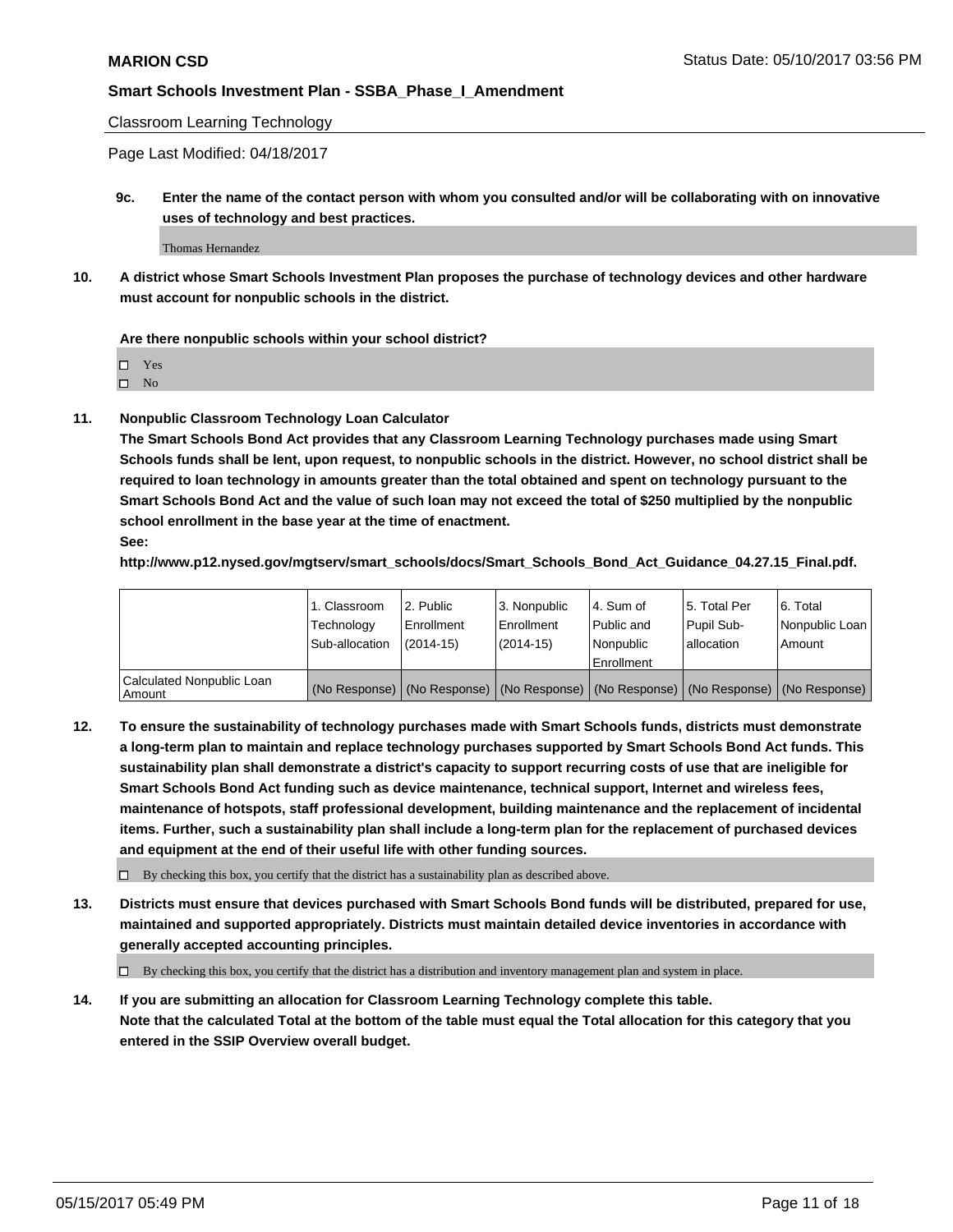### Classroom Learning Technology

Page Last Modified: 04/18/2017

|                          | Sub-Allocation |
|--------------------------|----------------|
| Interactive Whiteboards  | -99            |
| Computer Servers         | (No Response)  |
| <b>Desktop Computers</b> | (No Response)  |
| Laptop Computers         | (No Response)  |
| <b>Tablet Computers</b>  | (No Response)  |
| <b>Other Costs</b>       | (No Response)  |
| Totals:                  | -99            |

**15. Please detail the type, quantity, per unit cost and total cost of the eligible items under each sub-category. This is especially important for any expenditures listed under the "Other" category. All expenditures must be capital-bond eligible to be reimbursed through the SSBA. If you have any questions, please contact us directly through smartschools@nysed.gov.**

**Please specify in the "Item to be Purchased" field which specific expenditures and items are planned to meet the district's nonpublic loan requirement, if applicable.**

**NOTE: Wireless Access Points that will be loaned/purchased for nonpublic schools should ONLY be included in this category, not under School Connectivity, where public school districts would list them.**

| Select the allowable expenditure | Iltem to be Purchased  | Quantity | Cost per Item | <b>Total Cost</b> |
|----------------------------------|------------------------|----------|---------------|-------------------|
| 'type.                           |                        |          |               |                   |
| Repeat to add another item under |                        |          |               |                   |
| each type.                       |                        |          |               |                   |
| Interactive Whiteboards          | Interactive flat panel |          | $-99$         | $-99$             |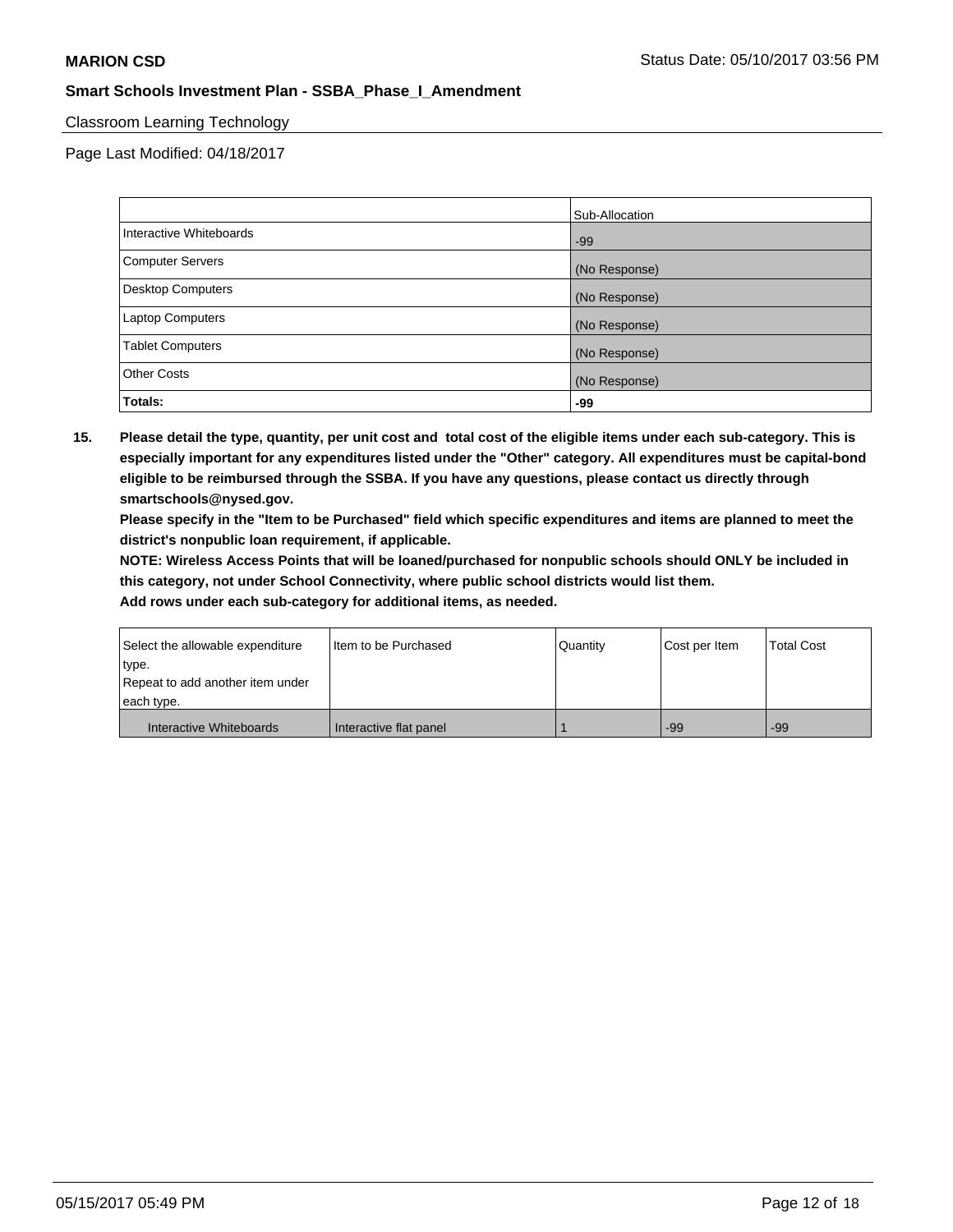Pre-Kindergarten Classrooms

#### **Group 1**

**1. Provide information regarding how and where the district is currently serving pre-kindergarten students and justify the need for additional space with enrollment projections over 3 years.**

(No Response)

- **2. Describe the district's plan to construct, enhance or modernize education facilities to accommodate prekindergarten programs. Such plans must include:**
	- **Specific descriptions of what the district intends to do to each space;**
	- **An affirmation that pre-kindergarten classrooms will contain a minimum of 900 square feet per classroom;**
	- **The number of classrooms involved;**
	- **The approximate construction costs per classroom; and**

**- Confirmation that the space is district-owned or has a long-term lease that exceeds the probable useful life of the improvements.**

(No Response)

**3. Smart Schools Bond Act funds may only be used for capital construction costs. Describe the type and amount of additional funds that will be required to support ineligible ongoing costs (e.g. instruction, supplies) associated with any additional pre-kindergarten classrooms that the district plans to add.**

(No Response)

**4. All plans and specifications for the erection, repair, enlargement or remodeling of school buildings in any public school district in the State must be reviewed and approved by the Commissioner. Districts that plan capital projects using their Smart Schools Bond Act funds will undergo a Preliminary Review Process by the Office of Facilities Planning.**

**Please indicate on a separate row each project number given to you by the Office of Facilities Planning.**

| Project Number |  |
|----------------|--|
| (No Response)  |  |

**5. If you have made an allocation for Pre-Kindergarten Classrooms, complete this table.**

**Note that the calculated Total at the bottom of the table must equal the Total allocation for this category that you entered in the SSIP Overview overall budget.**

|                                          | Sub-Allocation |
|------------------------------------------|----------------|
| Construct Pre-K Classrooms               | (No Response)  |
| Enhance/Modernize Educational Facilities | (No Response)  |
| Other Costs                              | (No Response)  |
| Totals:                                  | 0              |

**6. Please detail the type, quantity, per unit cost and total cost of the eligible items under each sub-category. This is especially important for any expenditures listed under the "Other" category. All expenditures must be capital-bond eligible to be reimbursed through the SSBA. If you have any questions, please contact us directly through smartschools@nysed.gov.**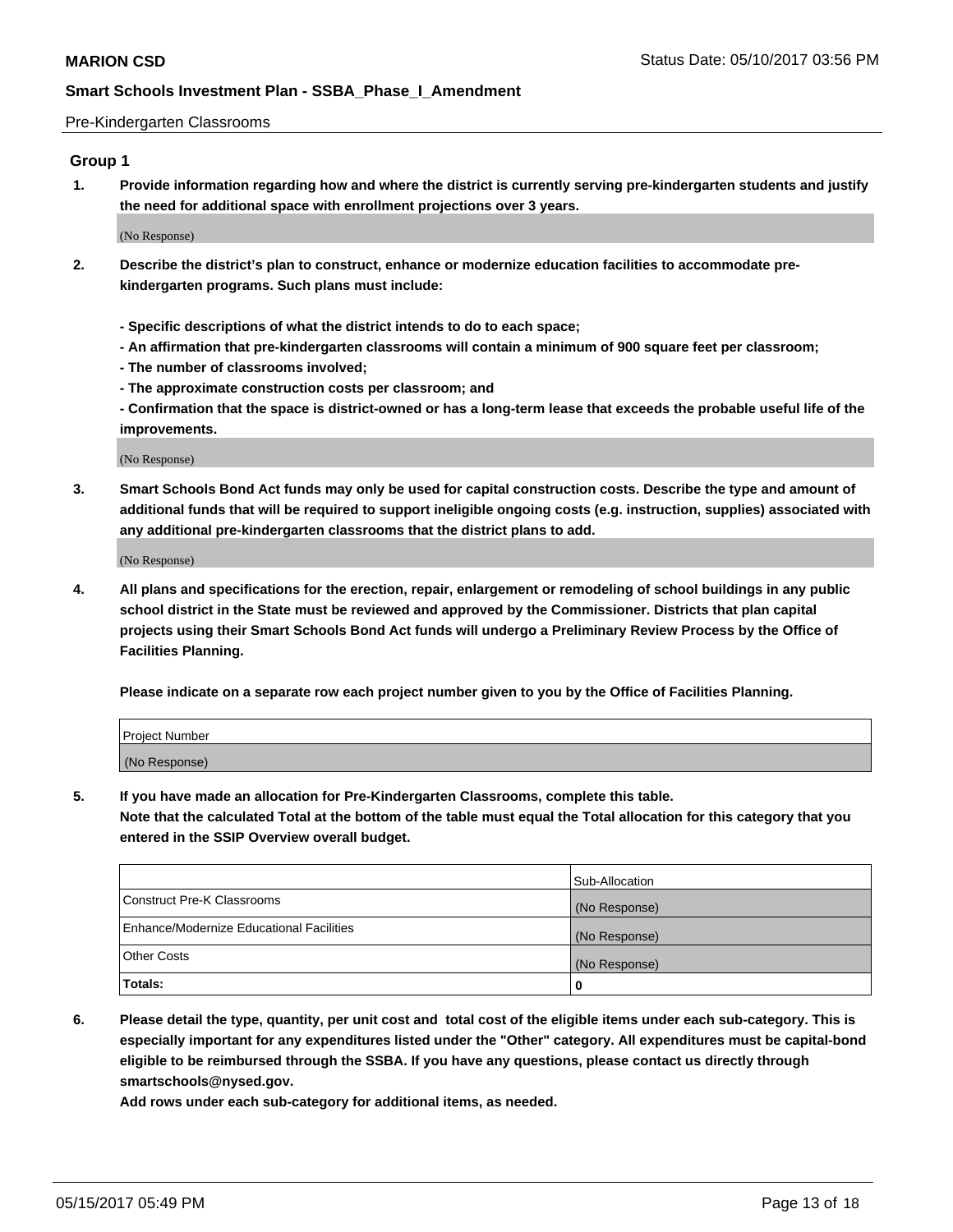Pre-Kindergarten Classrooms

| Select the allowable expenditure<br>type.      | Item to be purchased | Quantity      | Cost per Item | <b>Total Cost</b> |
|------------------------------------------------|----------------------|---------------|---------------|-------------------|
| Repeat to add another item under<br>each type. |                      |               |               |                   |
|                                                |                      |               |               |                   |
| (No Response)                                  | (No Response)        | (No Response) | (No Response) | (No Response)     |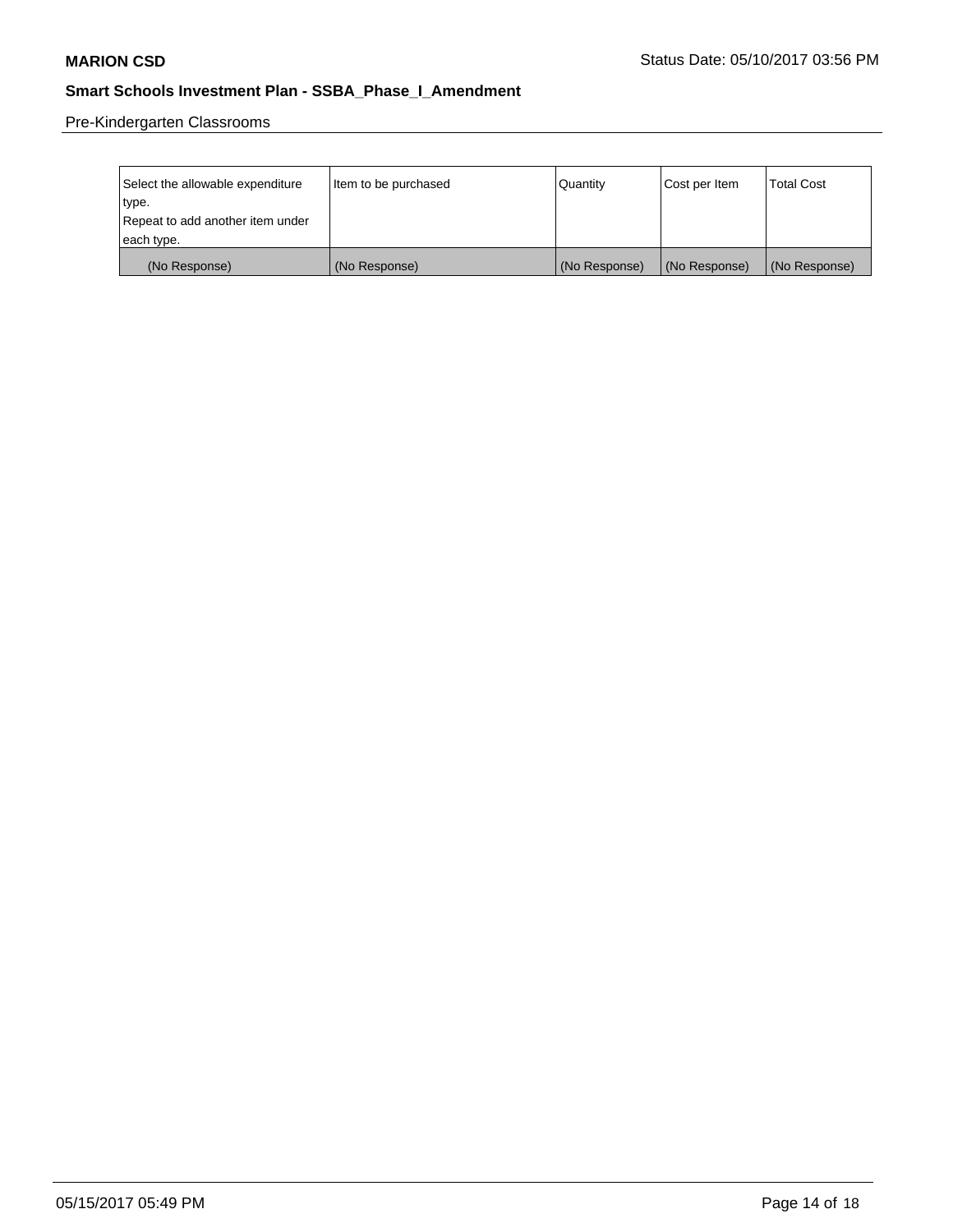Replace Transportable Classrooms

### **Group 1**

**1. Describe the district's plan to construct, enhance or modernize education facilities to provide high-quality instructional space by replacing transportable classrooms.**

(No Response)

**2. All plans and specifications for the erection, repair, enlargement or remodeling of school buildings in any public school district in the State must be reviewed and approved by the Commissioner. Districts that plan capital projects using their Smart Schools Bond Act funds will undergo a Preliminary Review Process by the Office of Facilities Planning.**

**Please indicate on a separate row each project number given to you by the Office of Facilities Planning.**

| Project Number |  |
|----------------|--|
| (No Response)  |  |

**3. For large projects that seek to blend Smart Schools Bond Act dollars with other funds, please note that Smart Schools Bond Act funds can be allocated on a pro rata basis depending on the number of new classrooms built that directly replace transportable classroom units.**

**If a district seeks to blend Smart Schools Bond Act dollars with other funds describe below what other funds are being used and what portion of the money will be Smart Schools Bond Act funds.**

(No Response)

**4. If you have made an allocation for Replace Transportable Classrooms, complete this table. Note that the calculated Total at the bottom of the table must equal the Total allocation for this category that you entered in the SSIP Overview overall budget.**

|                                                | Sub-Allocation |
|------------------------------------------------|----------------|
| Construct New Instructional Space              | (No Response)  |
| Enhance/Modernize Existing Instructional Space | (No Response)  |
| Other Costs                                    | (No Response)  |
| Totals:                                        | 0              |

**5. Please detail the type, quantity, per unit cost and total cost of the eligible items under each sub-category. This is especially important for any expenditures listed under the "Other" category. All expenditures must be capital-bond eligible to be reimbursed through the SSBA. If you have any questions, please contact us directly through smartschools@nysed.gov.**

| Select the allowable expenditure | Item to be purchased | Quantity      | Cost per Item | <b>Total Cost</b> |
|----------------------------------|----------------------|---------------|---------------|-------------------|
| type.                            |                      |               |               |                   |
| Repeat to add another item under |                      |               |               |                   |
| each type.                       |                      |               |               |                   |
| (No Response)                    | (No Response)        | (No Response) | (No Response) | (No Response)     |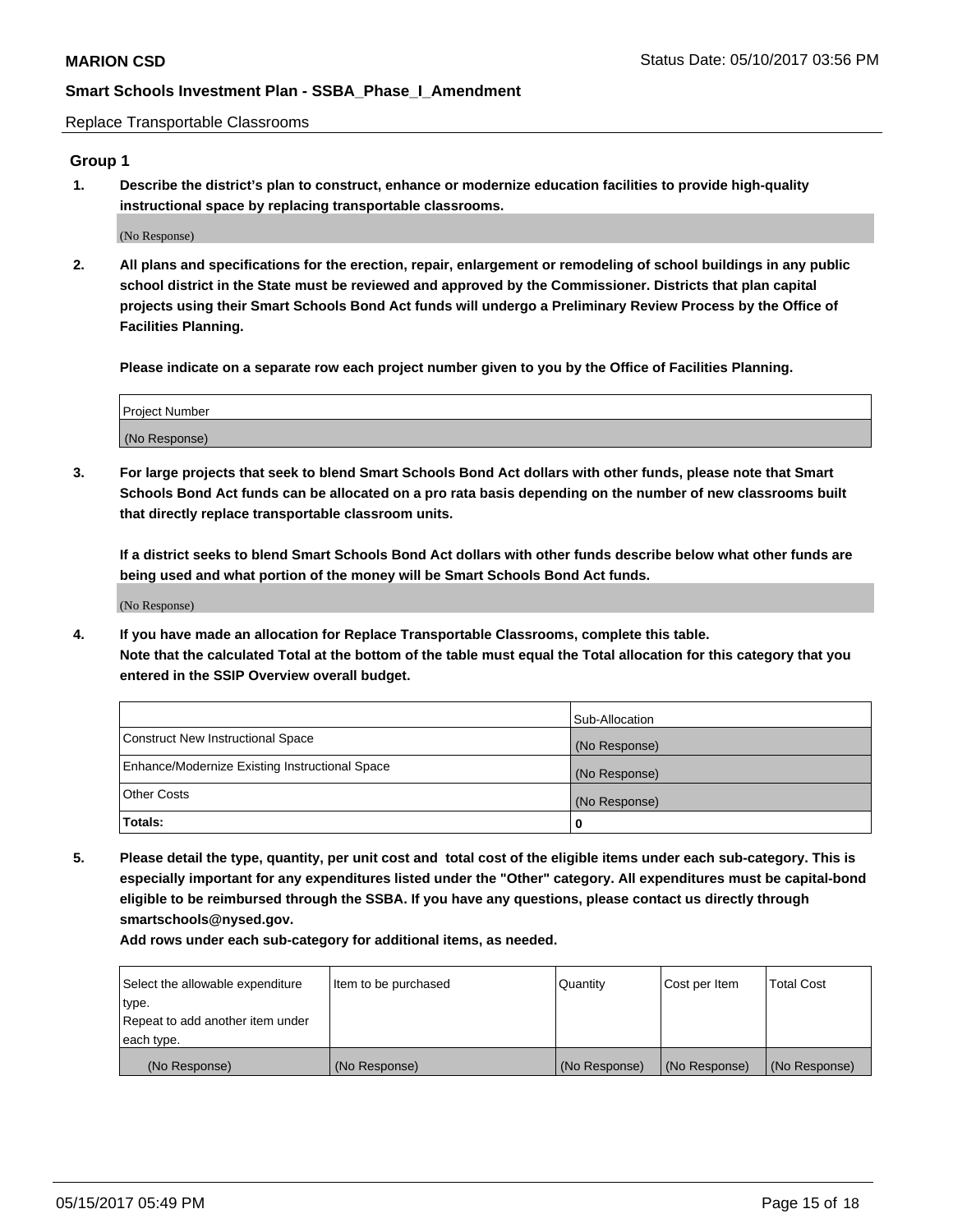High-Tech Security Features

#### **Group 1**

**1. Describe how you intend to use Smart Schools Bond Act funds to install high-tech security features in school buildings and on school campuses.**

(No Response)

**2. All plans and specifications for the erection, repair, enlargement or remodeling of school buildings in any public school district in the State must be reviewed and approved by the Commissioner. Districts that plan capital projects using their Smart Schools Bond Act funds will undergo a Preliminary Review Process by the Office of Facilities Planning.** 

**Please indicate on a separate row each project number given to you by the Office of Facilities Planning.**

| <b>Project Number</b>           |  |
|---------------------------------|--|
| (No Response<br>∣ (No Response) |  |

- **3. Was your project deemed eligible for streamlined Review?**
	- Yes  $\square$  No
- **4. Include the name and license number of the architect or engineer of record.**

| <b>Name</b>   | License Number |
|---------------|----------------|
| (No Response) | (No Response)  |

**5. If you have made an allocation for High-Tech Security Features, complete this table. Note that the calculated Total at the bottom of the table must equal the Total allocation for this category that you entered in the SSIP Overview overall budget.**

|                                                      | Sub-Allocation |
|------------------------------------------------------|----------------|
| Capital-Intensive Security Project (Standard Review) | (No Response)  |
| <b>Electronic Security System</b>                    | (No Response)  |
| <b>Entry Control System</b>                          | (No Response)  |
| Approved Door Hardening Project                      | (No Response)  |
| <b>Other Costs</b>                                   | (No Response)  |
| Totals:                                              | 0              |

**6. Please detail the type, quantity, per unit cost and total cost of the eligible items under each sub-category. This is especially important for any expenditures listed under the "Other" category. All expenditures must be capital-bond eligible to be reimbursed through the SSBA. If you have any questions, please contact us directly through smartschools@nysed.gov.**

| Select the allowable expenditure | Item to be purchased | Quantity      | Cost per Item | <b>Total Cost</b> |
|----------------------------------|----------------------|---------------|---------------|-------------------|
| type.                            |                      |               |               |                   |
| Repeat to add another item under |                      |               |               |                   |
| each type.                       |                      |               |               |                   |
| (No Response)                    | (No Response)        | (No Response) | (No Response) | (No Response)     |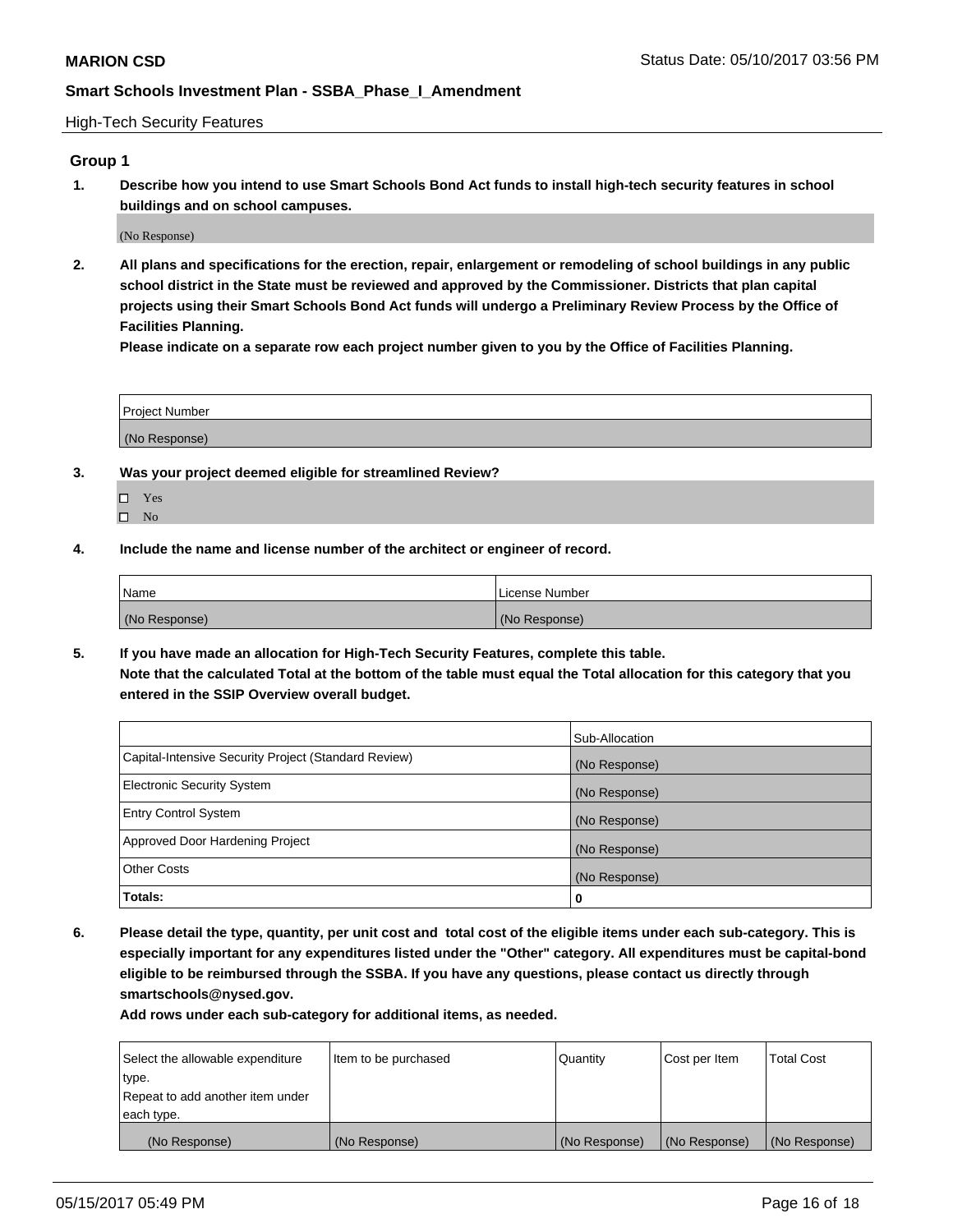Report